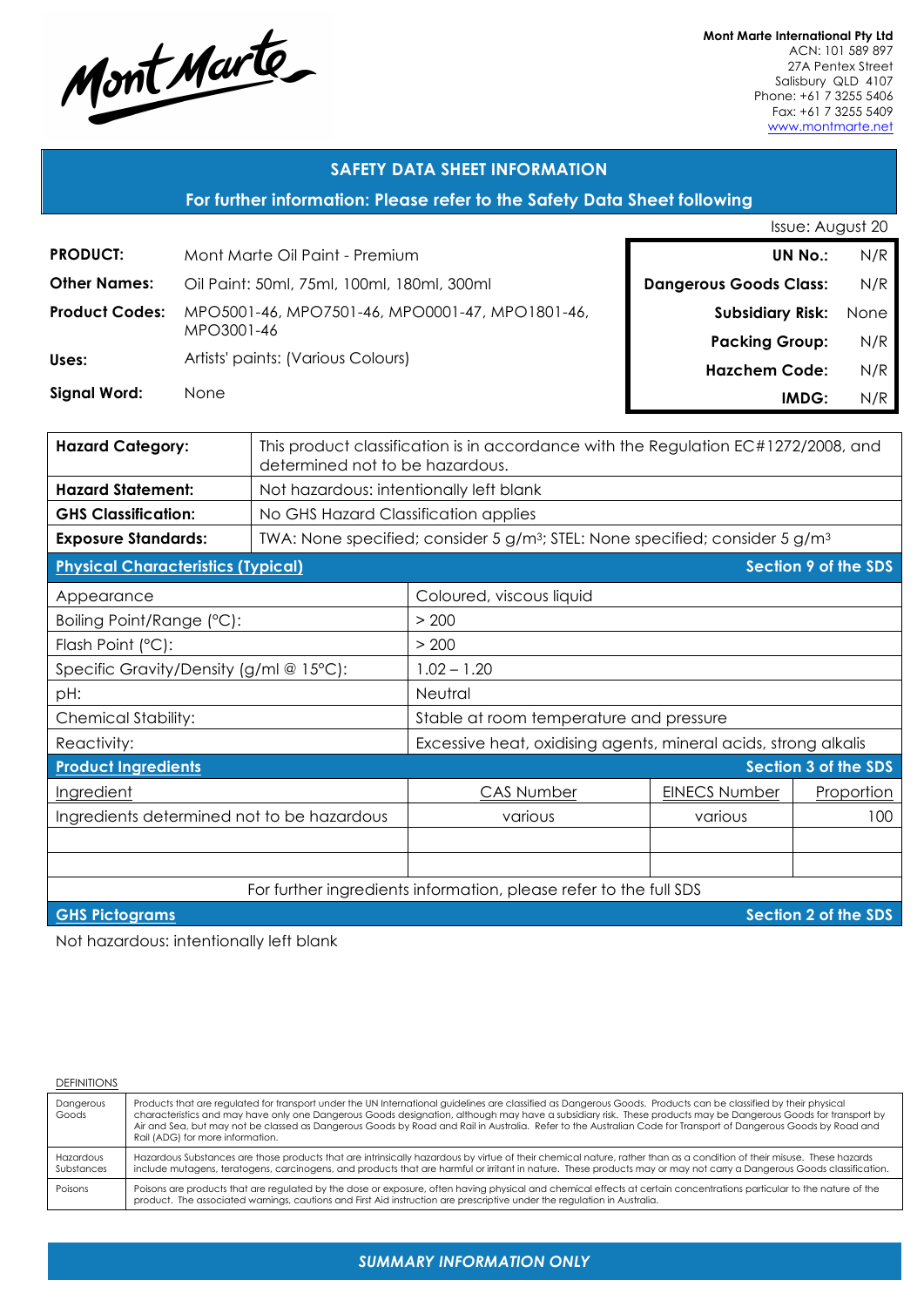

# *1. IDENTIFICATION*

| <b>Product Name:</b>                         | Mont Marte Oil Paint - Premium                                                                           |
|----------------------------------------------|----------------------------------------------------------------------------------------------------------|
| <b>Other Names:</b><br><b>Product Codes:</b> | Oil Paint: 50ml, 75ml, 100ml, 180ml, 300ml<br>MPO5001-46, MPO7501-46, MPO0001-47, MPO1801-46, MPO3001-46 |
| <b>Chemical Family:</b>                      | Artists' media paints                                                                                    |
| <b>Molecular Formula:</b>                    | <b>Mixtures</b>                                                                                          |
| <b>Recommended Use:</b>                      | Artists' paints: (Various Colours)                                                                       |
| Supplier:                                    | Mont Marte International Pty Ltd.                                                                        |
| ACN:                                         | 101 589 897                                                                                              |
| <b>Address:</b>                              | PO BOX 303, SALISBURY QLD 4107 Australia                                                                 |
| Telephone:                                   | +61 7 3255 5406 (During office hours: 9am – 5pm)                                                         |
| Fax:                                         | +61 7 3255 5409                                                                                          |
| <b>Emergency Phone:</b>                      | CHEMCALL®: + 64 4 917 9888                                                                               |
| All other inquiries:                         | www.montmarte.net                                                                                        |
| A ULATARRA IRENEIAATIANI                     |                                                                                                          |

### *2. HAZARDS IDENTIFICATION*

### **Hazard Category**

This product classification is in accordance with the Regulation EC#1272/2008, and determined not to be hazardous.

#### **GHS Classification**

No GHS Hazard Classification applies

#### **GHS Pictograms**

Not hazardous: intentionally left blank

#### **Hazard Statement**

Not hazardous: intentionally left blank

#### **Hazard Statements**

Not hazardous: intentionally left blank

#### **Precautionary Statements**

Not hazardous: intentionally left blank

### **Dangerous Goods Classification** N/R

### **Signal Word** None

Supplemental Hazard information (EU)58: Not applicable.

| 3. COMPOSITION: Information on Ingredients |                   |                  |                              |  |
|--------------------------------------------|-------------------|------------------|------------------------------|--|
| <b>Chemical Ingredient</b>                 | <b>CAS Number</b> | <b>EC Number</b> | <b>Proportion</b> $(\% v/v)$ |  |
| Ingredients determined not to be hazardous | various           | various          | 100                          |  |

## *4. FIRST AID MEASURES*

**For advice, contact Poisons Centre https://poisoncentres.echa.europa.eu or your local doctor.**

### **Ingestion**

If swallowed, give water to drink. If patient feels unwell, seek medical advice.

### **Eye Contact**

Flush eyes with large amounts of water until irritation subsides. If irritation persists, seek medical advice.

### **Skin Contact**

Wash off skin with soap and cold water. If irritation or other symptoms develop, seek medical advice.

### **Inhalation**

If exposed, remove to fresh air and keep at rest. If unwell, seek medical advice.

## **First Aid Facilities**

Access to clean, cold water.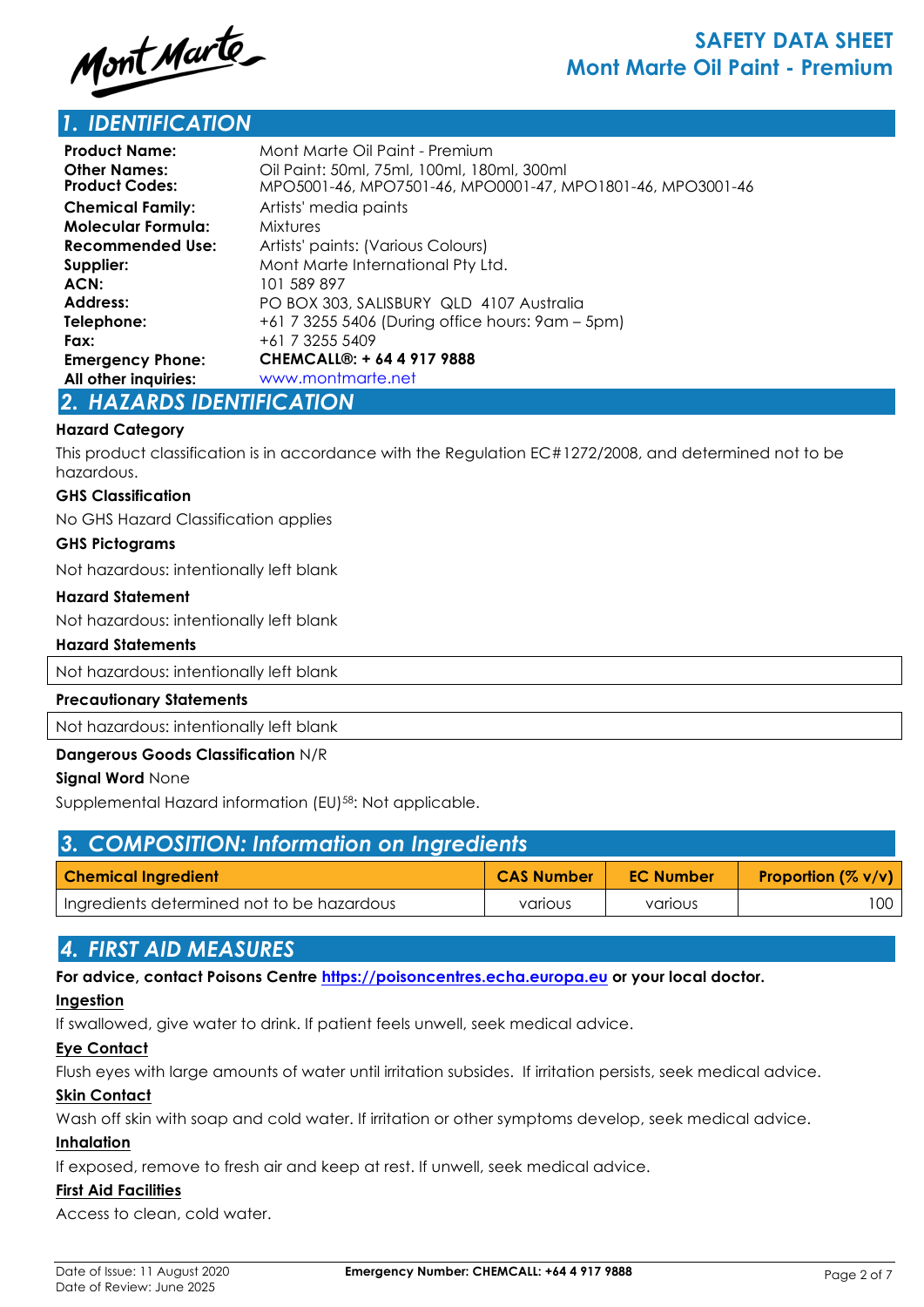Mont Marte

### **Medical Attention**

Treat according to symptoms. There are no narcotic effects with this product.

# *5. FIRE FIGHTING MEASURES*

This product is unlikely to pose a combustion risk, nor provide a significant 'fuel' hazard. If possible, segregate the product from the source of the fire, if safe to do so. Allow trained personnel to attend a fire in progress providing fire fighters with this Safety Data Sheet. Prevent extinguishing media from escaping to drains and waterways.

### **Suitable Extinguishing Media**

(For large volume fires.) Alcohol resistant foam, water spray or fine spray mist.

### **Hazards from combustion products**

Carbon monoxide, carbon dioxide, and other organic material

### **Precautions for fire fighters and special protective equipment**

Fully self-contained breathing apparatus

### **Hazchem Code**

N/R

# *6. ACCIDENTAL RELEASE MEASURES*

### **Emergency Procedures**

This product is supplied in small quantities; however, if stored with large quantities of similar packaged product, consider the following action:

- Prevent product from escaping to drains and waterways;
- Contain leaking packaging in a suitable receptacle;
- Prevent vapours or fumes from building up in confined areas;
- Ensure that drain valves are closed at all times (in case of use with fire fighting liquid/foam); and
- Clean up and report spills immediately.

# *7. HANDLING AND STORAGE*

### **Precautions for Safe Handling**

This product is unlikely to present a fire or explosion risk. Under extreme temperatures, this product may burn and decompose, but is unlikely to be a significant fuel source. Vapours in extreme temperatures may be irritating, but are unlikely to pose a significant health risk. Product quantities are usually held as not more than approx. 5 kg.

### **Conditions for Safe Storage**

Store in a cool, dry place away from direct sunlight. Protect containers from physical damage and check regularly for leaks. Avoid release to the environment, store in bunded areas and ensure exit drains are closed.

### **Incompatible Materials**

None established

# *8. EXPOSURE CONTROLS: PERSONAL PROTECTION*

### **National Exposure Standards**

The time weighted average concentration (TWA) for this product is: None specified; consider 5 g/m3, which means the highest allowable exposure concentration in an eight-hour day for a five-day working week. The short term exposure limit (STEL) is: None specified; consider 5 g/m3, which is the maximum allowable exposure concentration at any time. Replacing a TWA or STEL value for some products is a Peak Limitation value (Peak): None applies in this case. In addition to the exposure concentrations may be a subsidiary caution in such cases where the product is a skin sensitiser, represented as (Sen), where None applies in this case.

### **Biological Limit Values (BLV)**

No data available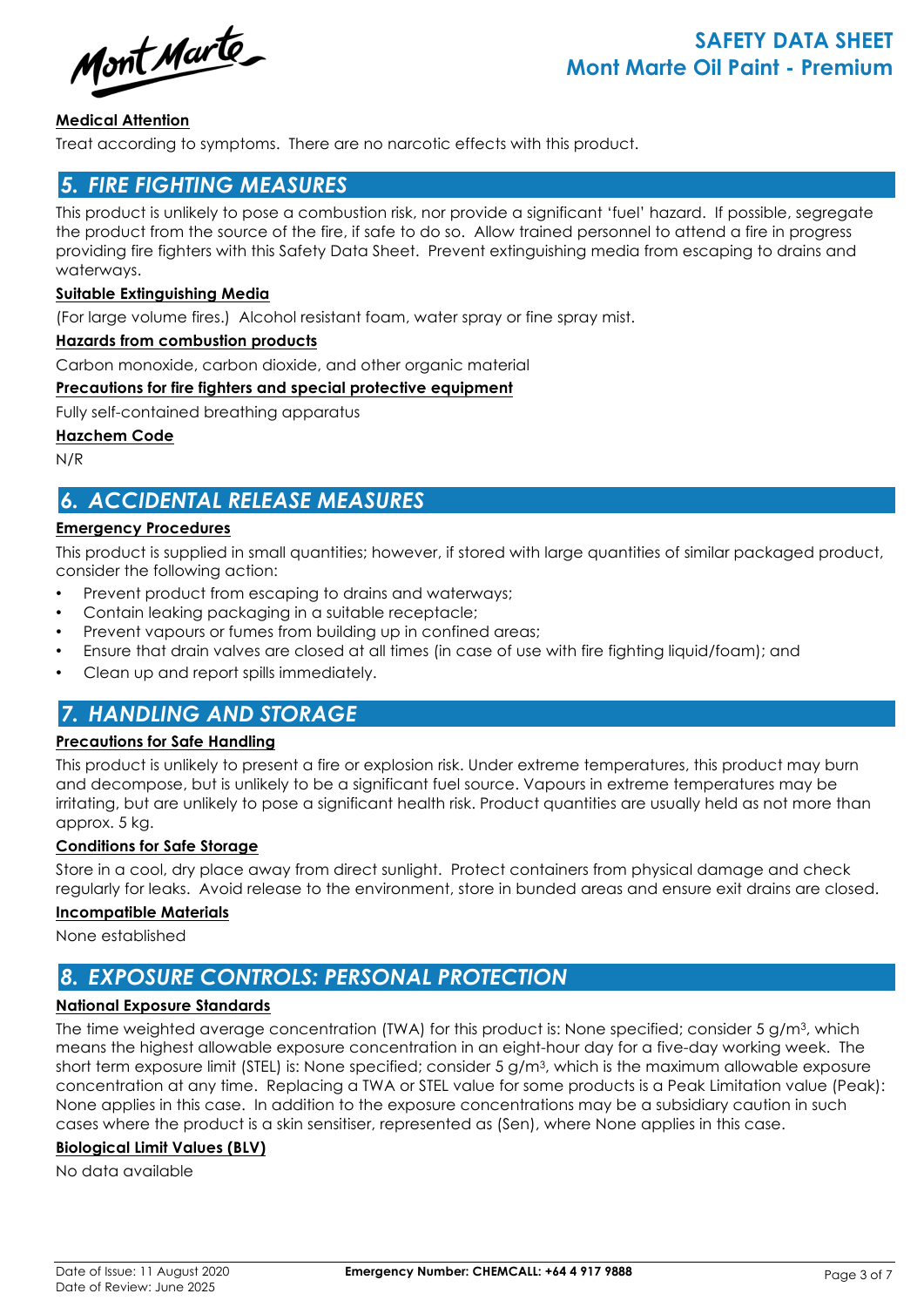Mont Marte

### **Engineering Controls: Ventilation**

The use of local exhaust ventilation is not essential to control process emissions near the source. Laboratory samples can be handled in a fume hood, but are safely managed at open benches. Consider mechanical ventilation of confined spaces. Explosion proof equipment is not required when handling this product.

It is recommended that standard industrial hygiene practices are employed when using this product, e.g. it is recommended to wash hands after using this product, before eating, drinking, or smoking.

#### **Personal Protective Equipment**

**Respiratory Protection:** It is unlikely that vapour concentrations in air may approach or exceed the limits described in the National Exposure Standards; however, it is recommended to use a half-face filter mask to protect from overexposure by inhalation. A type 'A' filter material is considered suitable for this product.

**Eye Protection:** Consider the use of safety glasses when handling this product, as standard industrial hygiene practice; protective eye wear is not essential when using this product.

**Skin/Body Protection:** There is no essential recommended outer-wear required when handling this product. For further information on skin protection, refer to Section 11: Skin Contact effects.

# *9. PHYSICAL AND CHEMICAL PROPERTIES* **Property Unit of measurement Typical Value** Appearance **None** None **None None None Coloured, viscous liquid** Boiling Point/Range  $\overline{C}$   $\overline{C}$   $\overline{C}$   $\overline{C}$   $\overline{C}$   $\overline{C}$   $\overline{C}$   $\overline{C}$   $\overline{C}$   $\overline{C}$   $\overline{C}$   $\overline{C}$   $\overline{C}$   $\overline{C}$   $\overline{C}$   $\overline{C}$   $\overline{C}$   $\overline{C}$   $\overline{C}$   $\overline{C}$   $\overline{C}$   $\overline{C}$   $\overline$ Flash Point °C > 200 SG/Density (@ 15°C) | a/ml; kam<sup>-3</sup> | 1.02 – 1.20 Vapour Pressure @ 20°C | kPa No data available Vapour Density @ 20°C  $\qquad$  g/ml; kgm-<sup>3</sup> No data available Autoignition Temperature  $\overline{C}$   $\overline{C}$   $\overline{C}$   $\overline{C}$   $\overline{C}$   $\overline{C}$   $\overline{C}$   $\overline{C}$   $\overline{C}$   $\overline{C}$   $\overline{C}$   $\overline{C}$   $\overline{C}$   $\overline{C}$   $\overline{C}$   $\overline{C}$   $\overline{C}$   $\overline{C}$   $\overline{C}$   $\overline{C}$   $\overline{C}$   $\overline{C}$ Explosive Limits in Air % vol/vol No data available Viscosity @ 20°C and the cPs, mPas 20°C cPs, mPas 20°C and the cPs of the cPs of the cPs of the cPs of the cPs of the cPs of the cPs of the cPs of the cPs of the cPs of the cPs of the cPs of the cPs of the cPs of the cPs o Percent volatiles  $\sim$  50  $\sim$  76 vol/vol  $\sim$  50 Acidity/alkalinity as pH None None Neutral Neutral Solubility in Water **and Immiscible g/l** Immiscible **g/l** Immiscible Other solvents and the Community of Alcohols, hydrocarbons and the Alcohols, hydrocarbons of Alcohols, hydrocarbons

The values listed are indicative of this product's physical and chemical properties. A Certificate of Analysis for each product batch can be made available on request.

# *10. STABILITY AND REACTIVITY*

### **Chemical stability**

Stable at room temperature and pressure

#### **Conditions to avoid**

Excessive heat, oxidising agents, mineral acids, strong alkalis

### **Hazardous decomposition products**

Carbon monoxide, carbon dioxide, other complexes on incomplete burning or oxidation

**Hazardous reactions**

None established

### **Hazardous polymerisation**

Will not occur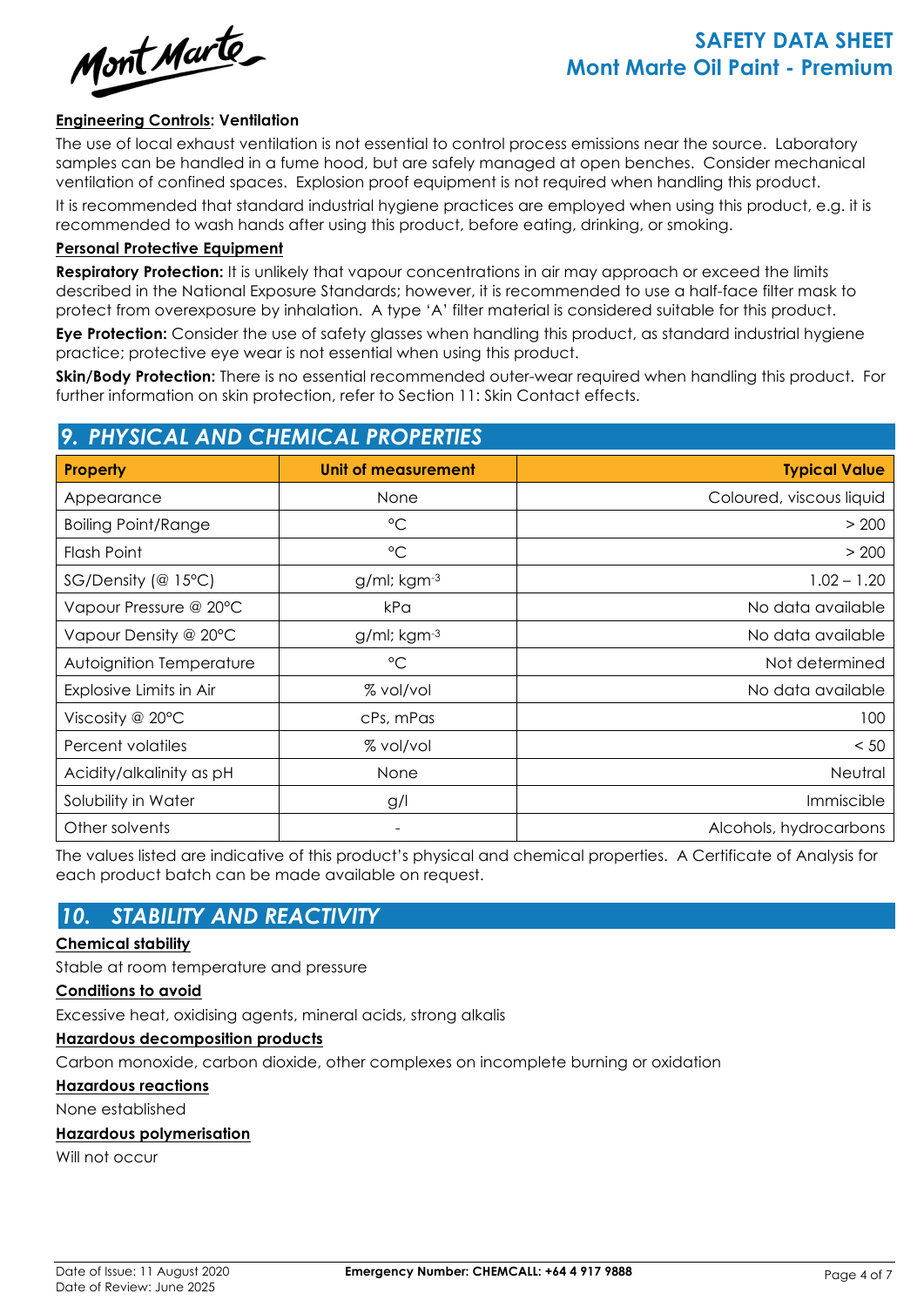

# *11. TOXICOLOGICAL INFORMATION*

### **Acute Effects**

### **Ingestion**

This product includes ingredients sourced from a food groups and are unlikely to pose an ingestion risk.

Swallowing large quantities may result in gastric disturbances. There are no narcotic effects with this product.

### **Eye Contact**

If in eyes, this product will result in blurred vision until the oil is cleared. There is no risk to eye tissue, but tearing and redness are likely, similar to any foreign matter in contact with the eye. No corneal damage is likely.

### **Skin Contact**

This product contains emolients and will not dry the skin. There are no known adverse effects with skin contact with this product.

### **Inhalation**

This is a low odour, low vapour product and is unlikely to present an inhalation risk.

### **Chronic Effects**

There are no known chronic effects associated with this product, and it is considered not to be toxic or harmful via standard routes of exposure.

### **Other Health Effects Information**

Indivduals with allergies to nuts, may be sensitive to this product.

### **Toxicological Information**

Oral LD50: No data available: consider > 2000 mg/kg Dermal LD50: No data available: consider > 2000 mg/kg

# *12. ECOLOGICAL INFORMATION*

### **Ecotoxicity**

### **Aquatic Toxicity (Acute):**

| Fish Toxicity LC <sub>50</sub> : | No data available; consider > 1000 mg/L |
|----------------------------------|-----------------------------------------|
| Daphnia Magna EC <sub>50</sub> : | No data available; consider > 1000 mg/L |
| Blue-green algae:                | No data available; consider > 1000 mg/L |
| Green algae:                     | No data available; consider > 1000 mg/L |

### **Aquatic Toxicity (Chronic):**

| Fish Toxicity LC <sub>50</sub> : | No data available; consider > 1000 mg/L |  |
|----------------------------------|-----------------------------------------|--|
| Daphnia Magna EC <sub>50</sub> : | No data available; consider > 1000 mg/L |  |
| Blue-green algae:                | No data available; consider > 1000 mg/L |  |
| Green algae:                     | No data available; consider > 1000 mg/L |  |

**Persistence/Biodegradability:** Elements of this product are likely to persist

**Bioaccumulative Potential:** This mixture does not contain any substances that are assessed to be a Persistent, Bioaccumulative and Toxic (PBT) Substance.

**Mobility:** This product (in large quantities) will be mobile on release to the environment, risking contamination of waterways, soils and grasslands

# *13. DISPOSAL CONSIDERATIONS*

### **Disposal Methods**

This product is not considered to pose an environmental threat when dry, and is safe for disposal to landfill. Our company does encourage recycling, and empty packaging is suitable for recycling, recovery or disposal through a suitably qualified or licensed contractor. Care should be taken to ensure compliance with national and local authorities in these instances. Consult the List of Wastes (LoW) for management.

### **Special Precautions**

Dry product is suitable for disposal by landfill; and, it is discouraged to dispose of these products via municipal sewers, drains, natural streams or rivers. Wet product and packaging should be treated and disposed through chemical waste treatment, or considered for use in recycling. There are no specific instructions for recycling this product or its packaging.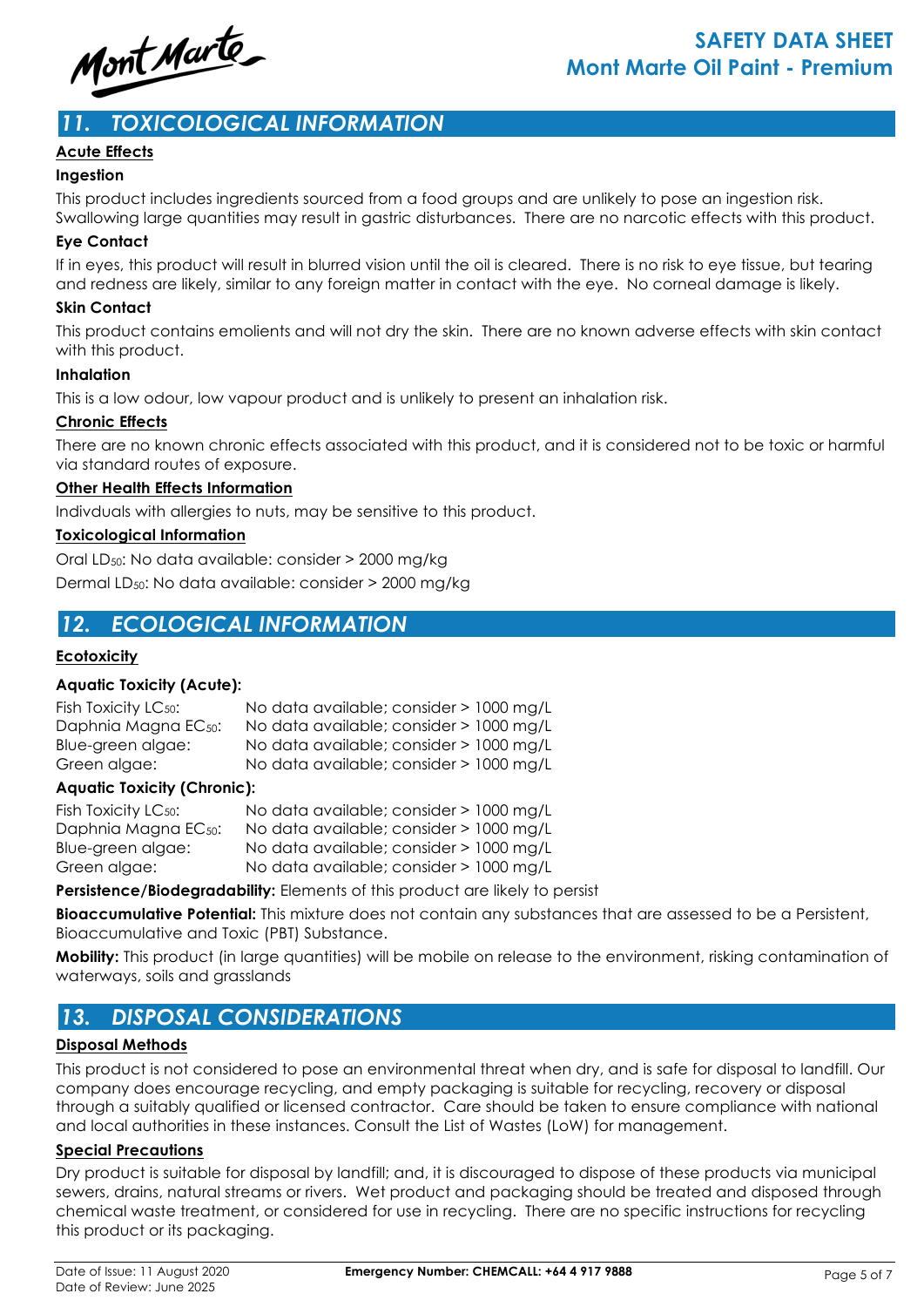

# **SAFETY DATA SHEET Mont Marte Oil Paint - Premium**

# *14. TRANSPORT INFORMATION*

| <b>Road and Rail Transport</b>        |                                   | <b>Marine Transport</b>               |                                   | <b>Air Transport</b>                  |                                   |
|---------------------------------------|-----------------------------------|---------------------------------------|-----------------------------------|---------------------------------------|-----------------------------------|
| UN No.                                | N/R                               | UN No.                                | N/R                               | UN No.                                | N/R                               |
| <b>Proper Shipping</b><br><b>Name</b> | Paint, paint related<br>materials | <b>Proper Shipping</b><br><b>Name</b> | Paint, paint related<br>materials | <b>Proper Shipping</b><br><b>Name</b> | Paint, paint related<br>materials |
| <b>DG Class</b>                       | N/R                               | <b>DG Class</b>                       | N/R                               | <b>DG Class</b>                       | N/R                               |
| Sub. Risk                             | None                              | Sub. Risk                             | <b>None</b>                       | Sub. Risk                             | None                              |
| <b>Packing Group</b>                  | N/R                               | <b>Packing Group</b>                  | N/R                               | <b>Packing Group</b>                  | N/R                               |
| <b>Hazchem</b>                        | N/R                               | <b>Hazchem</b>                        | N/R                               | Hazchem                               | N/R                               |

### **Dangerous Goods Segregation**

This product is not regulated for transport by Road and Rail.

### **Environmental Hazards**

There are no specific environmental considerations for transport of this product.

### **Special Precautions for Transport**

Transport in bulk according to Annex II of MARPOL and the IBC Code.

# *15. REGULATORY INFORMATION*

**Country/Region:** Australia, Europe, USA, Asia **Inventory:** AICS, ECHA Status: Listed **UN Number:** N/R **Dangerous Goods Class:** N/R **Subsidiary Risk:** None **Packing Group:** N/R **Hazchem Code:** N/R **IMDG:** N/R

# *16. OTHER INFORMATION*

**Reasons for Issue:** New product; amalgamated supplier and regulatory updates in all sections

### **Abbreviations:**

AICS: Australian Inventory of Chemical Substances ATE: Acute Toxicity Estimate CAS Number: Chemical Abstracts Number EC: European Chemical identification number ECHA: Classification and Labelling Inventory EINECS: European Inventory of Existing Chemical Substances GESTIS: German Listing of Hazardous Substance by Occupational Limit Values, occupational medicine GHS: Globally Harmonised System IARC: International Agency for Research on Cancer IUCLID: International Uniform Chemical Information Database LC<sub>50</sub>: Lethal Concentration to 50% of sample population LD<sub>50</sub>: Lethal Dose to 50% of sample population LoW: List of Wastes N/A: Not applicable N/R: Non-regulated PEC: Predicted Effect Concentration PNEC: Predicted Non-effect Concentration PPE: Personal Protective Equipment